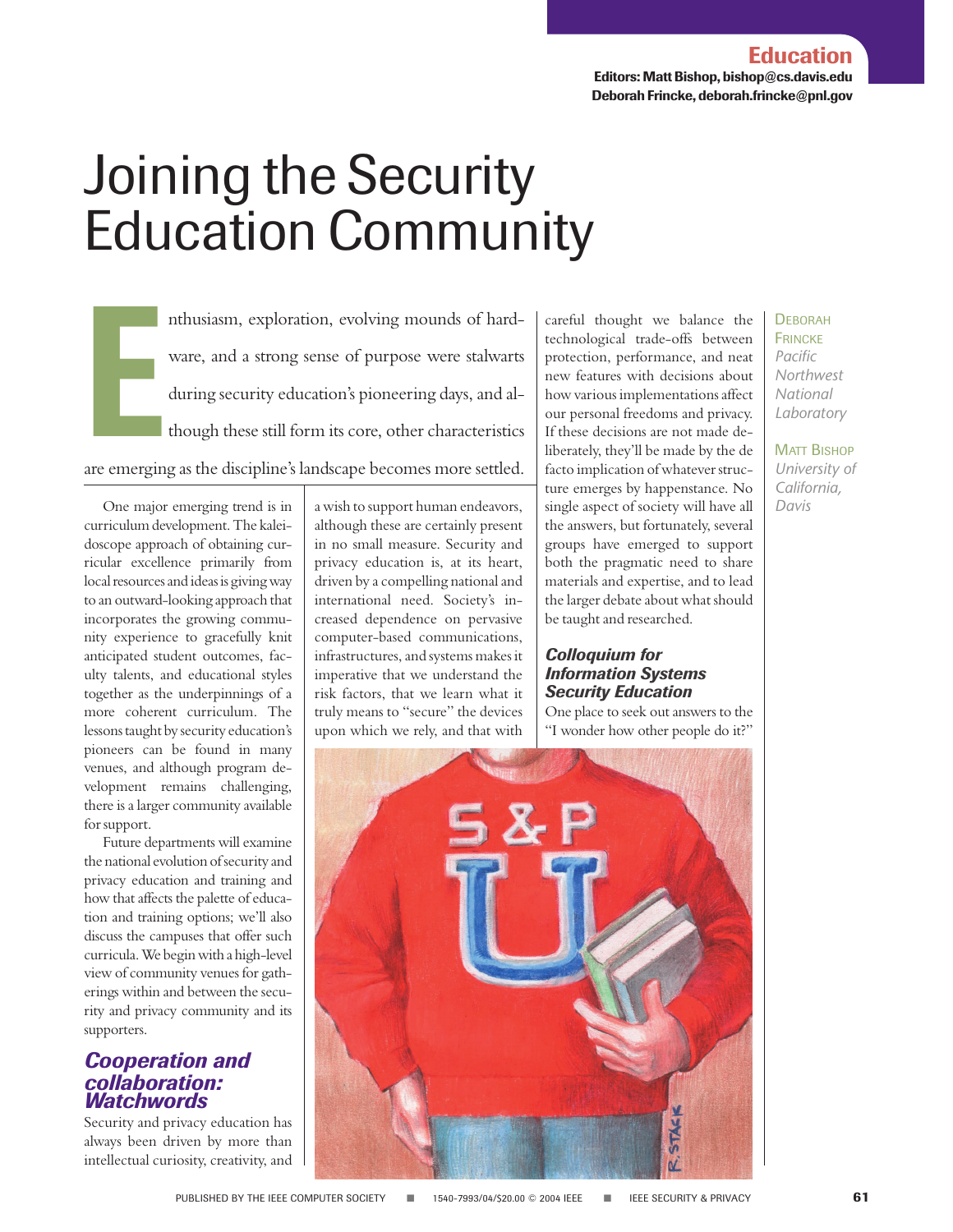question is the Colloquium for Information Systems Security Education (www.ncisse.org). CISSE's primary method of influencing and support-

- Who are the stakeholders?
- How can faculty rapidly gain expertise in a fast-paced field?
- How can we attract students to the

## **Security and privacy education has always been driven by more than intellectual curiosity, creativity, and a wish to support human endeavors.**

ing security education is through a yearly conference, alternately sponsored by an academic, industry, or governmental entity. Past hosts have included the executive branch of the US government, the US National Security Agency, the US Military Academy at West Point, Microsoft, IBM, James Madison University, and George Mason University. Formerly the National Colloquium for Information Systems Security Education, CISSE has streamlined both its name and its mission: its goals are built on the recognition that the US requires a "information-literate work force that is aware of its vulnerability" as well as education of the next generation. Furthermore, CISSE emphasizes partnership.

"The Colloquium's value is built upon developing academic contacts for courseware development and sharing, the potential value of scholarships for research and academic ventures, and the benefit of supporting a clearinghouse of academic issues," says Allan Berg, CISSE treasurer and secretariat director.

Founded in 1997, CISSE brings leaders in academia, government, and industry together to support information systems' security education issues. Questions remain much the same today as in the earliest days, although the responses now include more "worked examples":

• What really belongs in a security curriculum?

study?

• How should the community seek to influence the national agenda to better support security education?

Recent meeting discussions emphasize methods for achieving educational goals, and focus on growing centers of excellence in information assurance education. Participants regularly discuss curriculum and program development in academia—as well as desirable goals—for new governmental policies. A recent addition to a typical conference-style agenda is a hands-on boot camp for faculty, which is an intense and focused course held just prior to the general conference. This boot camp provides both the information content and teaching techniques for a specific topic.

### *IFIP WISE*

Another forum for influencing information security education and training is through the International Federation of Information Processing (IFIP) Working Group 11.8 on Information Security Education (WISE). Established in 1991 as an international resource center for the exchange of information about education and training in information security, WISE's aim, according to Helen Armstrong, senior lecturer at the School of Information Systems at Curtin Business School in Perth, Australia and one of the primary organizers of the program committee, is "to promote information security education and training at the university level in academia, government, and industry." The group is international in scope and attendance.

Since 1999, there have been three WISE world conferences; WISE4 will be held in Moscow in May 2005. In addition to its conferences, WISE has sponsored several international workshops. The WISE Web site (www.fis.mephi.edu/wise4/) includes registration information for the next meeting as well as a call for papers.

### *Workshop on Education in Computer Security*

Led by Cynthia Irvine of the computer and network security faculty at the Naval Postgraduate School in Monterey, California, the Workshop on Education in Computer Security (WECS) was one of the earliest formal meeting groups for security educators. As with the earliest NISSCE/CISSE meetings, the first WECS held in Monterey, California, in 1997, featured formal conversations mixed with sidebar discussions that foreshadowed the emergence of modern NSF programs to support security faculty development; public cyberwar games for educational purposes; the original ideas behind the national centers of excellence; and the Cyber Corps, which trains computer security experts to form the US's first line of defense against global cyber threats.

WECS continues to be a highvalue forum for information exchange between newcomers and experienced security educators. Meeting sizes are deliberately limited—on the order of a few dozen participants—but the smaller participant list does not significantly limit breadth. By balancing attendees between veterans, newcomers, and recent WECS alumnae, and by seeking representation from different campuses, the meetings provide a nice balance between freshness and